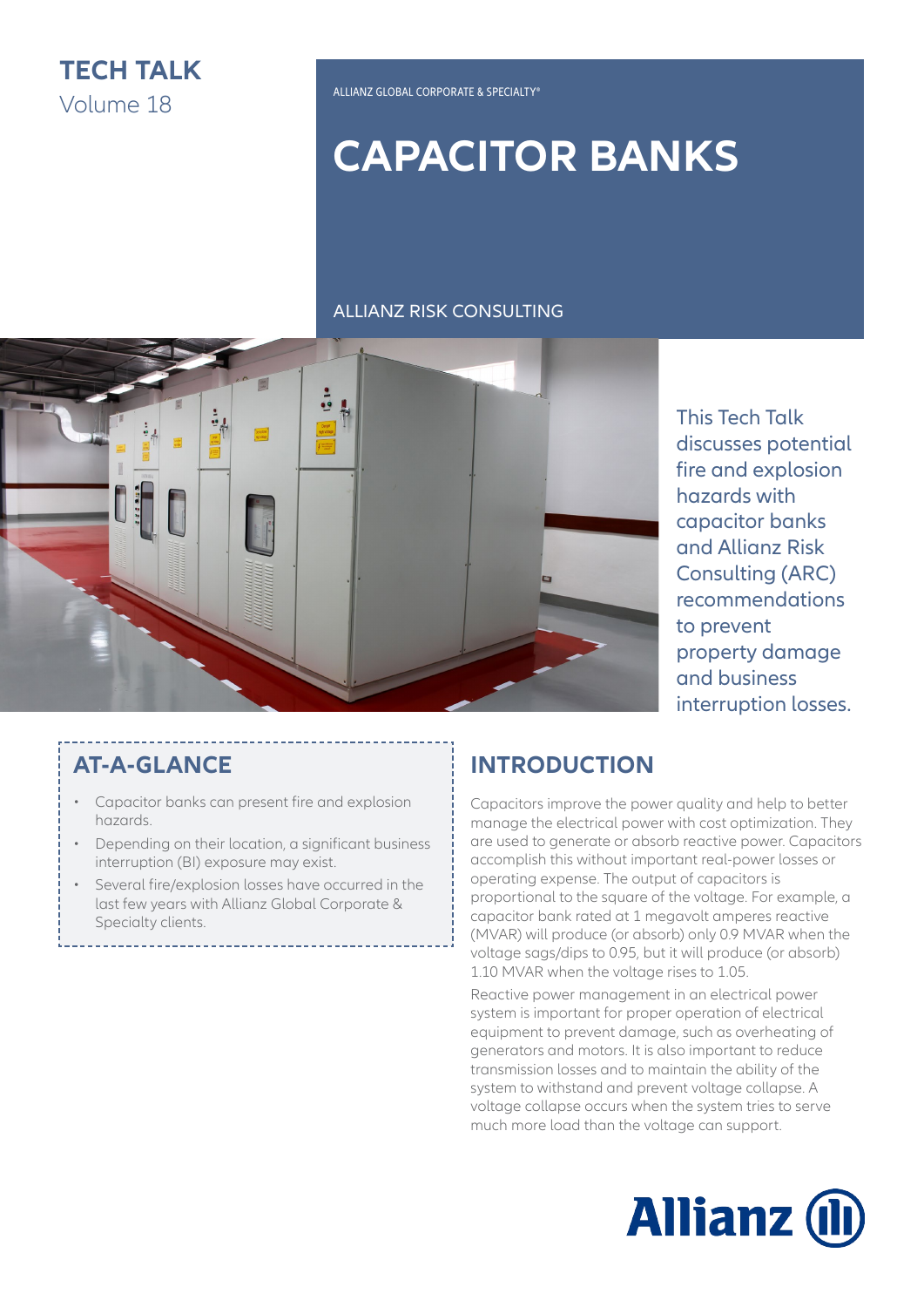

Reactive power management is needed due to the type of electrical devices connected to the local electrical power network (i.e., motor, battery chargers, electronic ballasts, variable frequency drives, switching mode power supplies, etc.) and due to the electrical supply itself.

Capacitor banks are passive devices that are composed of individual capacitor cans, typically 200 kilovolt amperes reactive (KVAR), that are connected in series and/or parallel. The characteristics are the capacitor-bank voltage and the capacity rating.

# **FIRE & EXPLOSION HAZARDS**

#### WHAT MAY CAUSE PROBLEMS FOR CAPACITOR BANKS?

- If the ventilation is not adequate to provide proper cooling, capacitor banks can overheat and fail.
- If the electrical connections are not properly secured, loose connections can increase electrical resistance causing overheating.
- If the equipment is used on a daily basis or if the installation has not been well designed, an anticipated aging may occur. The main consequences are that the capacitor banks lose their characteristics, which will increase the Joule Effect (also known as ohmic or resistive heating) and may cause overheating. This overheating will accelerate the aging of the equipment, which becomes a vicious circle.
- If the capacitor banks are not electrically controlled, the potential voltage difference increases, which may create an overvoltage when the load of the electrical power is reduced, for example, during nights or weekends when there is less demand.
- Some construction defects have been observed in recent years.
- It is common that the design or characteristics needed are not completed according to the best engineering practices, which may lead to one of the previous situations.

#### WHY DO CAPACITOR BANKS BURN OR **EXPLODE?**

- As with many electrical devices, capacitor banks are primarily made of plastic pieces that are combustible.
- Some capacitor banks are filled with a liquid impregnating agent. Some of these liquids may be combustible (classified as Class IIIB according to the National Fire Protection Association's Flammable and Combustible Liquids Code – NFPA 30). In case of improper design or use, the temperature will increase and flammable gases may be created by decomposition of the liquid. This could lead to an explosion or a leak of the combustible impregnating agent.

# **ARC RECOMMENDATIONS**

The following recommendations are based on best engineering practices and should be considered after a hazard analysis is completed based on the potential loss. Please contact your local ARC representative to discuss your specific installation.

#### CAPACITOR BANK DESIGN

- 1. Dry capacitor banks are preferred over liquid-filled types to reduce the fire and explosion hazards of the equipment, even if there is an additional cost.
- 2. Provide controls to regulate the number of capacitor banks used to reduce the overvoltage hazard.
- 3. Take into account the harmonics when calculating the design. If needed, harmonic filters should be installed.
- 4. Install capacitor banks with adequate overload protection devices, such as fuses, circuit breakers, overload relays or contactors. An overcurrent may appear in case of overvoltage or high harmonic distortion. The installation of fuses will significantly reduce the explosion hazard, however, keep in mind that the energy stored can be enormous and the explosion hazard still exists.
- 5. Protect the capacitor banks with a circuit breaker or fuse with a rated current calibration between 165% and 250% in case of internal short-circuit.
- 6. Provide adequate automatic cool down of the equipment or adequate ventilation.
- 7. Provide adequate lightning protection.
- 8. Ensure that the residual voltage of the capacitor bank can be reduced to 50 V nominal or less within one minute after the disconnection of the electrical supply. The capacitors must have a means of draining the stored energy, such as through a suitable resistance.

#### INSTALLATION

9. Capacitor banks installed inside their own metal cabinet are preferable to reduce the risk of hazardous projectiles if there is an explosion of the equipment. If not installed inside metal cabinets, install wire fencing around the equipment.